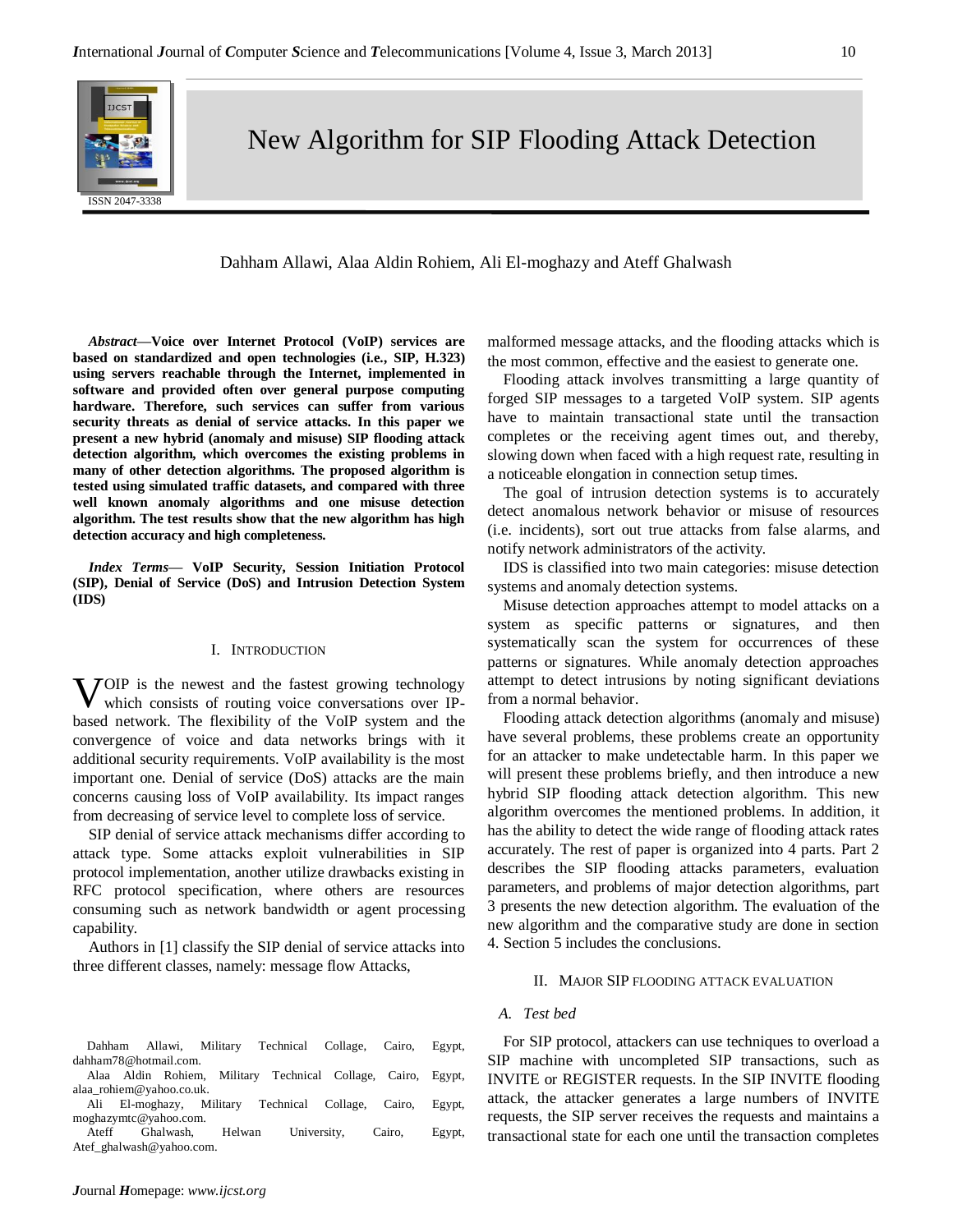or the transaction times out. Attacker in most cases does not authenticate his requests, causing the server to resend the authentication challenges many times latter [2]. As a result, the system is kept busy treating the bogus messages, valid ones will be treated at a much slower rate and the overall performance of the SIP server will decay.

To evaluate effect of SIP flooding attacks on SIP server, we use test bed which consists of: switch, attacker and monitoring station, 3CX SIP server, and two 3CX clients. In addition to Hardware components of test bed, we wrote two programs in C# programming language. The first is used for generating SIP normal traffic and measuring the response delay. While the second is used as attacking program, the two programs have the ability to capture the sent packets from a client to another, and generate a fixed predefined rate of standard SIP INVITE requests.

While attacker begins to direct his INVITE-flooding traffic to 3CX SIP server, clients begin to request their services (SIP normal traffic program starts working), at the same time, the monitoring station begins to capture, filter and log the traffic. The logged traffic is analyzed using special built Matlab software.

# *B. SIP flooding attack parameters*

Generally, SIP requests are characterized using Poisson process [6]. In the normal state, the request rate is equal to or less than the SIP server service rate. During flooding attack, the average request rate is larger than the average service rate, and then the system is unstable, so the queuing model is not applicable and cannot provide any helpful information. The central element of the system is the server, which provides the service to the incoming requests and then issues the responses.

RFC 3261 specifies the maximum transaction timeout (tto) in SIP that equals to 64\*T1 seconds, where T1 is an estimate of the round-trip time, and it defaults to 500 milliseconds [2]. Transactions that exceed this limit are discarded by the client. Here, we define two attack metrics: Safe Attack Effective Rate (SAER) and Attack Effective Time (AET). The first is defined as required attack rate causing a significant increase in the response time. The second is the required attack time causing delay in the response more than tto.

Figure 1 shows the test bed server response delay when we load the server with normal load (up to 90 request/second), where the high load for the used SIP server is approximately 1000 calls/min (about 90 request/sec) [4].



Fig. 1. SRD of REGISTER request for normal 3CX SIP traffic generator

By applying INVITE-flooding attack against 3CX SIP server, which is Windows-based software and fully supports RFC 3261, we note that the performance of the attacked SIP server is affected by two major factors, the attack time (needed attack duration to reach flooding state) and the attack rate. To identify this effect, different rates of SIP invitation flooding attacks were applied and the server response delay was measured. The Server Response Delay (SRD) is defined as the needed time for the server to receive the request, analyze it, and compose the response.

Now, we apply different attack rates on 3CX SIP server and then we analyze the results. Figure 2 shows the SIP server SRD when attacked by different rates of SIP INVITE-flooding attack.

Figure 2 allows us to define another new impact attack metric when the 3CX SIP server is attacked by different rates of flooding attack. This metric is the average server response delay in seconds which is given by the following equation:

$$
\Gamma_{\text{avrg}} = \frac{\sum_{i=1}^{N} \text{SRD}_i}{N} \tag{1}
$$

Where:

 $T_{\text{avrg}}$  : is a mean value of response delay in second.

N: is total number of out coming responses from 3CX server every second.

 $SRD_i$ : is Server Response Delay for its request number i.



Fig. 2. 3CX SIP server SRD for different attack rates

In addition to the increase in the response time, attacks also cause requests losses (having no response). These losses may result from: Server buffer (queue) saturation and delayed responses (more than time out). Then the attacked SIP server responses are classified into the three following categories:

- Normal responses: which are generated in time less than tto (32 second according to RFC 3261).

- Time outed response: responses whose delay exceeds tto.

- Lost requests: requests which are lost in the network or discarded by the server due to congestion.

These categories percentages are affected by attack duration and attack rate. We can define two new attack impact metrics, called Percentage of Served Requests ( $P_{\text{serv}}$ ) and Percentage of Failed Requests  $(P_{\text{fid}})$ , given by the following equations:

$$
P_{\text{serv}} = \frac{N_{\text{serv} \cdot \text{req}}}{\text{TNR}_{\text{incom. \text{req}}}}
$$
 (2)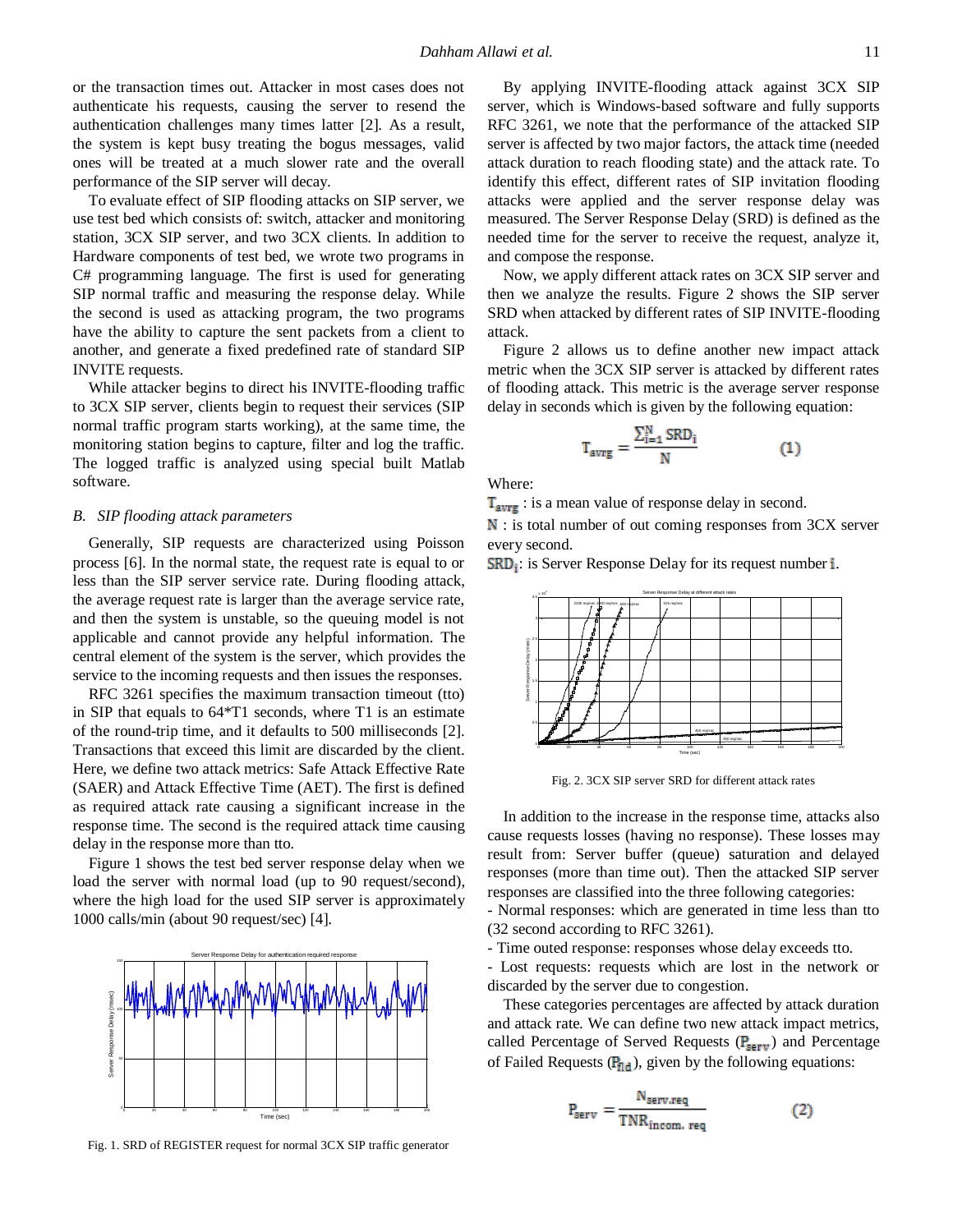$(4)$ 

$$
P_{\text{fid}} = \frac{\text{NLR} + \text{NTOR}}{\text{TNR}_{\text{incom. req}}}
$$
 (3)

Or

$$
P_{\text{fid}}\,=\,1\,-\,P_{\text{serv}}
$$

Where:

NLR: Number of Lost Requests. It is the number of requests that are lost in the network or discarded by the server.

**NTOR:** Number of Time Outed Response. It is the number of extra delayed requests (more than 32 sec).

TNR<sub>incom. req</sub>: Total Number of incoming Requests.

N<sub>serv</sub> req Number of served request with response delay less than 32 second.

Moreover, we can define relationship between percentage of served requests and attack rate. We note that percentage of served requests decreases as attack rate increases.

Figure 3 shows the relationship between attack rate and the attack effective time for 3CX SIP server (we obtained this relationship when we applied different attack rates to this server, then we measured flooding time). We can note that increasing attack rate, up to upper limit, Saturation Rate (SR), reduces the attack effective time, but rates that exceed SR nearly have the same effecting time. Here we define the SR as the upper limit of requests rate the server can receive, thus all attacks whose rates exceed SR will have the same effect.



Fig. 3. Attack rate and attack effective time relationship for 3CX SIP server

Figure 2 and Figure 3 show that 3CX SIP server is able to process up to 350 requests/second with normal delay, but when requests exceed this rate the response delay begins to increase. So, according to our test bed, we can define the SAER as 350 request/second and 2000 request/second as saturation rate (SR). From Figure 3, we can conclude the followings:

- Attacks whose rate is in the vicinity of the SAER (350 request per second) cause a significant transaction failure after long periods of the attack time. We can define this type of attacks as Low Rate Attacks (LRA).

- Attacks whose rates exceed the SAER, but less than SR, push the server toward the failure state. The required time for the attack to cause server failure decreases as the attack rate increases. When the server reaches the failure state it does not produce any acceptable response. Medium Rate Attack (MRA), is a suitable name for this type of attack.

- Attacks whose rates exceed the SR, have the same effect, and push the server to the failure state after the same attack time. These attacks are very dangerous and have very short AET. High Rate Attack (HRA) is a good name for this attack type.

The performance results for 3CX SIP server show that this server has different behavior when attacked by different rates of flooding attacks. This behavior is figured out through the parameters: SR, SAER, AET,  $T_{\text{avrg}}$ ,  $P_{\text{fid}}$ , and  $P_{\text{serv}}$  metrics.

# *C. Analyzing common detection algorithms for SIP flooding attack*

In this section we first present four major intrusion detection systems, then we present an analysis showing the inherent problems in these systems.

# *1. Detection algorithms for SIP flooding attack:*

# *- Adaptive Threshold algorithm:*

Adaptive Threshold algorithm is a straight forward and simple algorithm, which relies on testing whether the average of a given feature in a predefined time window exceeds a particular threshold [6]. If  $X_n$  is the value of the feature in the nth time interval, and  $\mu_n - 1$  is the estimated average of the feature from measurements prior to n, then the alarm condition is:

If 
$$
X_n > (\alpha + 1) \mu_n - 1
$$
 then ALARM signaled at time n. (5)

 $\alpha$  > 0 is the amplitude factor, it indicates the percentage above the mean value that one considers to be an indication of anomalous behavior. The mean µn can be computed using an Exponentially Weighted Moving Average (EWMA) of previous measurements, as follows:

$$
\mu_n = \beta \mu_n - 1 + (1 - \beta) X_n \tag{6}
$$

Where  $\beta$ : is the EWMA factor.

Adaptive Threshold algorithm is used to detect the SIP flooding attack by checking the rate of SIP requests. Its performance varies significantly with the variation in attack metrics.

#### *- Cumulative Sum algorithm:*

Cumulative Sum algorithm (CUSUM) belongs to the family of change point detection algorithms that are based on hypothesis testing to find time of switching from normal to abnormal request rate [4, 7]. It detects the abnormality much faster than the Adaptive Threshold algorithm [8]. The choice of Cumulative Sum algorithm is based on its simplicity in computation as well as its generally excellent performance [9]. Cumulative Sum algorithm was developed for independent distributed random variables {yi}. According to the approach, there are two hypothesis  $\theta$  and  $\theta$ 1, where the first corresponds to the statistical distribution prior to a change and the second to the distribution after a change. The test for signaling a change is based on the log-likelihood ratio Sn.

$$
\text{Sn} = \sum_{i=0}^{n} \text{si} \qquad \text{where} \qquad \text{si} = \ln \frac{p_{\theta 1}(y_i)}{p_{\theta 0}(y_i)} \tag{7}
$$

Where:

n: is number of samples, yi : is requests rate at instant i, si: is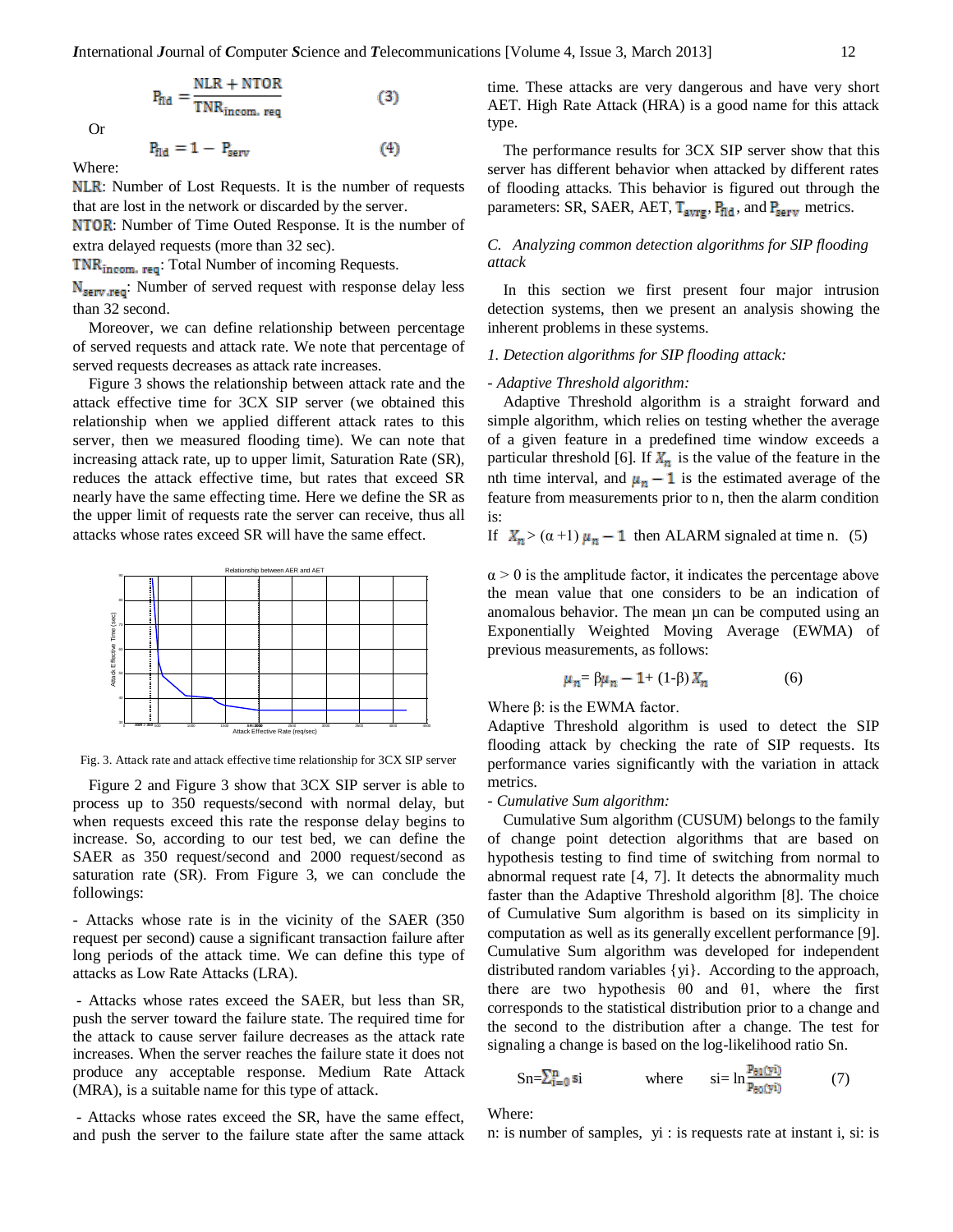log-likelihood ratio at instant i.

The typical behavior of the log-likelihood ratio Sn includes a negative drift before a change and a positive drift after the change [6]. Therefore, the relevant information for detecting a change lies in the difference between the value of the loglikelihood ratio and its current minimum value. Hence the alarm condition for the Cumulative Sum algorithm takes the following form:

If  $gn \geq h$  then an alarm is signaled at time n (8)

Where:

$$
gn = Sn - mn
$$
 (9)  
mn = min1 \le j \le n Sj (10)

And: h is threshold parameter.

*- Hellinger Distance algorithm:*

Hellinger Distance algorithm (HD) measures the deviation between probability measures that does not make any assumptions about the distributions themselves [4].

HD is used to detect anomalies in SIP protocol. For example, we can use some of SIP features which are the number of INVITE, 200 OK, and REGISTER packets arrived in a predefined time-window. HD algorithm consists of training and testing phases. In the training phase, the normalized frequencies  $p_{INVITE}$ ,  $p_{2000K}$ ,  $p_{REGISTER}$  for INVITE, 200OK, and REGISTER respectively are calculated over the training normal dataset. Similarly, the normalized frequencies  $q_{INVITE}$ ,  $q_{2000K}$ ,  $q_{REGISTER}$  are calculated in the testing phase for each time-window n or interval. The HD between these frequency distributions of two phases is:

$$
HD = (\sqrt{p_{INVITE}} - \sqrt{q_{INVITE}})2 + (\sqrt{p_{2000K}} - \sqrt{q_{2000K}})2
$$

$$
+ (\sqrt{p_{REGISTER}} - \sqrt{q_{REGISTER}})2
$$
(11)

To keep track of the normal attribute behaviors more accurately, authors in [4] use a dynamic threshold for detection. The threshold value is a function of the average of observed HDs and their mean deviation. Such a dynamic setting of threshold makes an attack harder to evade. They employ the stochastic gradient algorithm to compute the dynamic threshold based on the HD observed during the previous training period. Fast estimators for average ν and mean deviation ε given measurement HD, are computed as follow:

$$
Err = HD_n - v_{n-1}
$$
 (12)  
\n
$$
v_n = v_{n-1} + g \times Err
$$
 (13)  
\n
$$
n = n-1 + h \times (Err| - n-1)
$$
 (14)

Where:

 $HD_n$  is the current sample of the HD,  $v_{n-1}$  and  $v_n$  are the previous and current means of HD, respectively,  $n-1$  and n represent the previous and current deviations.

During the testing periods, the Threshold (TH) is computed using the mean of HD and the mean deviation as following:

$$
TH_n = x * v_n + y * n \tag{15}
$$

The purpose of the multiplication factors x and y is to get a safe margin for the setting of the threshold value, so that HD avoids false alarms without degrading its detection sensitivity. These two factors are adjustable parameters, and can be properly tuned during the training period.

*- Weighted Sum algorithm:*

Weighted Sum (WSUM) is misuse detection algorithm, it depends on a prior knowledge about attacks signature, it seeks for attacks signature in the incoming samples, this algorithm makes using AET to detect the different types of SIP flooding attacks accurately [6]. The algorithm defines a new attack parameter called Attack Effective Factor (AEF), and it equals to the inverse of AET.

$$
AEF = \frac{1}{AET} \tag{16}
$$

This parameter introduces a quantized evaluation for the harm done by flooding attack into the server each second, as the AEF increases the danger of attack increases. Since the AEF for the different flooding attacks is already known, the algorithm can calculate the attack effect during Δt seconds, it is  $\Delta t^*$ AEF. In other meaning, during  $\Delta t$  seconds, the attacked server is pushed by Δt\*AEF value toward compromised state. For example, if AET value equals to 100 second, then during  $\Delta t = 5$  second, the server will be loss  $5 * 0.01 = 0.05$  of its resources, this percentage of resources will be unavailable.

To keep trace of the attack effect, the Weighted Sum algorithm samples the incoming requests each Δt seconds. For each sample (i) it calculates the average request rate  $(\lambda i)$ , and then allocates the corresponding AETi and AEFi, finally it computes the sample effect  $(\Delta t^* A E F)$ . At the sample (n), the attack effect can be computed by cumulating the previous samples effects, calculating Cumulative Attack Effect (CAE), given by:

$$
CAE_n = \sum_{i=1}^n \Delta t * AEF_i \tag{17}
$$

 $CAE_n$  reflects the server state at the time n  $\Delta t$  seconds, it expresses how much the server is pushed toward compromised state. When the server is in the normal state the CAE equals to zero. As the server is pushed towards the compromised state, the CAE increases, finally when the server is fully compromised the CAE will be equal to one.

# *2. Problems in major detection algorithms for SIP flooding attack:*

All anomaly detection algorithms (Adaptive Threshold, Cumulative Sum, and Hellinger Distance) show variation in performance against variation in attack intensity, in the other meaning; these algorithms are unable to detect all types of SIP flooding attack simultaneously, where this weakness is related to tuning operation of parameters for each algorithm. As these algorithms detect the attack in its beginning, while it does not raise any alarm after the first beginning.

Also, anomaly detection algorithms make estimation about the next normal behavior depending on memorized quantity of previous samples. This memorized quantity brings up the attack masking and adaptation with attack problems.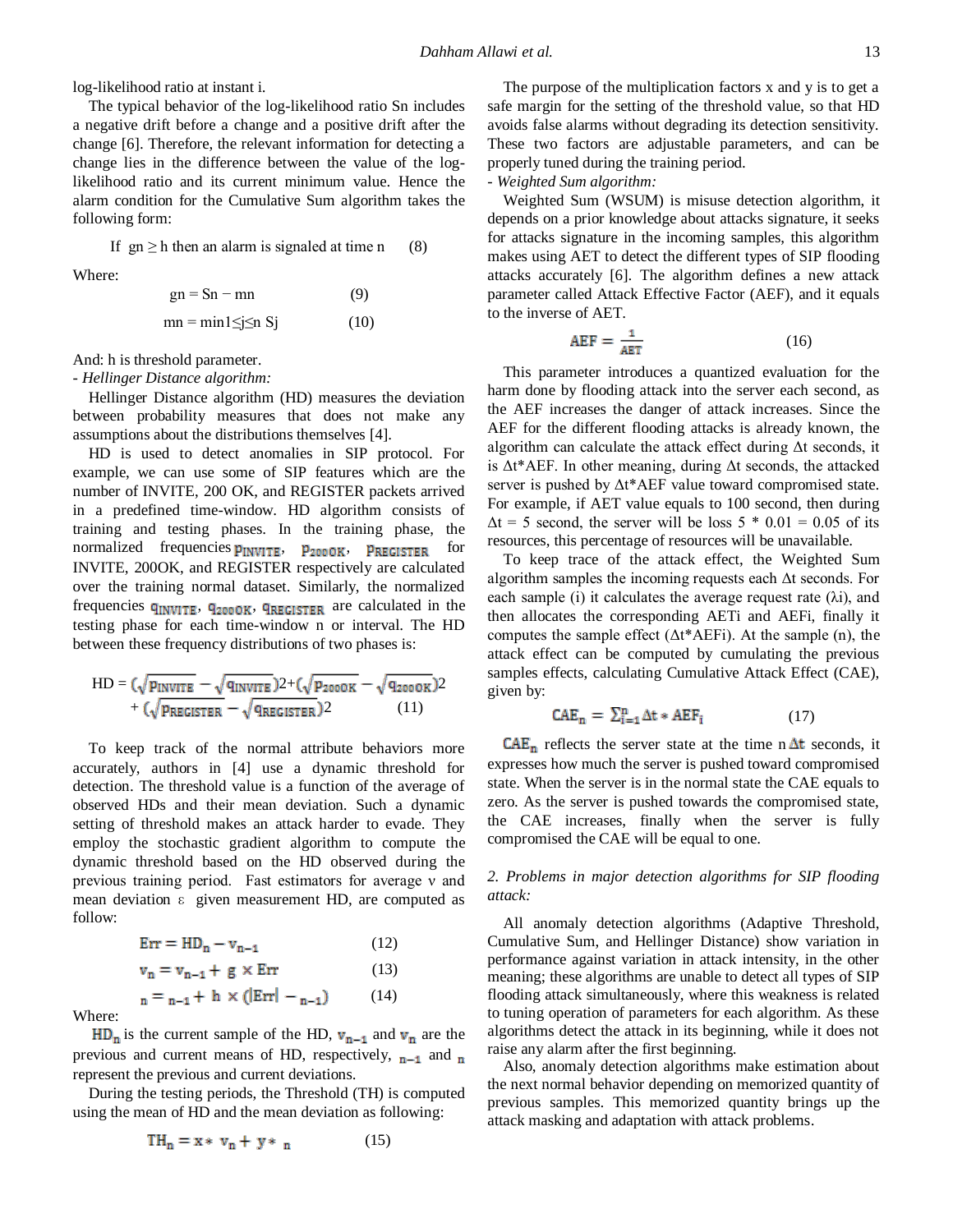The attack masking operation is related to the capability of attacker to attack the server with high rate of requests, these intrusive requests can be detected, but the main aim of attacker is to increase the detection threshold, creating the opportunity for attacker to inject another lower rate of flooding attack that is not detected by IDS. Attackers try to use high rate attacks for short duration as masks, they may be detected, but the following lower rate attacks remain hidden. Figure (4) demonstrates attack masking problem with Adaptive Threshold algorithm.



Fig. 4. Adaptive Threshold and attack masking problem

In adaption with attack problem, Attacker is not restricted to make a sudden change in the detection threshold, where attacker increases the attack rate gradually to raise the mean request and thereby the detection threshold is increased too. Repeating this scenario increases the detection threshold up to unlimited bound, causing the attack to pass without any noticeable trace. Figure (5) shows how attacker can increase the detection threshold, such that MRA becomes undetectable.



Fig. 5. Adaptive Threshold and adaption with attack problem

Hellinger Distance suffers from negative change problem. It detects negative changes in traffic rate as an intrusion [6]. HD algorithm is a sum of square values, so it does not distinguish between increasing requests rates or decreasing rates, it detects the decreasing rate as intrusion and issues a false alarm. Figure 6 demonstrates this case.



(a): Simulated dataset for Negative change problem



(b): Hellinger Distance value and its threshold value

Fig. 6. Negative change problem for Hellinger Distance algorithm

Weighted Sum algorithm has the ability to detect different attack types, so it has high detection accuracy, and minimum false alarms rate. But this algorithm suffer from important problem, this problem is adaption with threshold setting. Where the attacker can adapt with value of set threshold, then he can configure his SIP flooding attack rate depending on value of threshold. The attacker estimates time of attack, then he sends his SIP flooding attack with attack time less than estimated time, after that he can send several undetected successive attacks to push the server to the full compromised state. Figure 8 demonstrates adaption with threshold setting problem when using Weighted Sum algorithm in detection process.



Fig. 7. Adaption with threshold setting in Weighted Sum algorithm

#### III. THE NEW PROPOSED DETECTION ALGORITHM:

## *A. Introduction*

Rapid response, minimal false alarm rate, and the capability to detect a wide spectrum of attacks are the crucial features of any IDS [8].

In the previous study for the four algorithms we had seen that the previous three features are not satisfied completely in the studied detection algorithms, because of the following reasons:

- Most of these algorithms (Adaptive Threshold, CUSUM, and HD) are anomaly ones, they characterize the normal behavior and then seek for deviations. So these algorithms have no information about attacks types, they handle all attack types in the same way, making it impossible to have high detection accuracy for all attacks types.

- Most of these algorithms (Adaptive Threshold, CUSUM, and HD) make estimation about the next normal behavior depending on memorized quantity of previous samples. This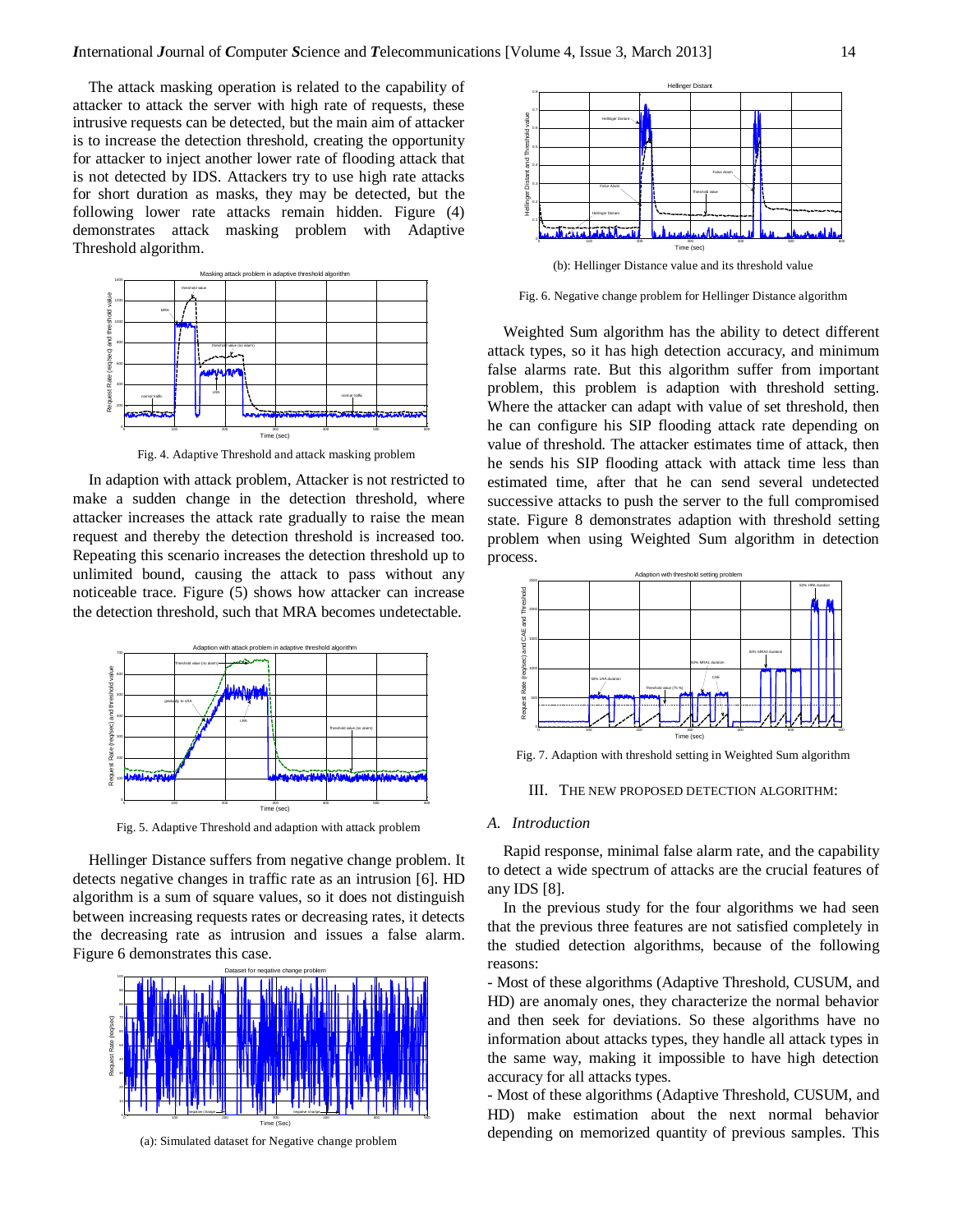memorized quantity brings up the attack masking and adaptation with attack problems.

- Some of algorithms (HD) suffer from negative change problem, because this algorithm is a sum of square values, so it does not distinguish between increasing requests rates or decreasing rates.

- All the four algorithms do not detect the attack along duration of attack, it detects the attack only at the first seconds of attack, because it depends on the previous sample in calculating dynamic threshold value. The best case is that attack must be detected along attack duration.

- Some of algorithms (WSUM) suffer from adaption with threshold setting problem, because this algorithm uses static threshold value in its detection.

Table (1) summarizes all previous problems for the four algorithms. These previous reasons make us think about new detection one. We must seek for new robust alternative solution which satisfies the following requirements:

- It must have the ability to make distinction between different attacks types via the detection process. This distinction allows detection of all attacks types, with minimum false alarm rate.

- It must be able to overcome the attack masking, negative change, adaption with threshold setting, and adaption with attack problems.

- It must detect the SIP flooding attack along the whole duration of attack, not only at the beginning.

- It must respond rapidity to give the opportunity to administrator for prevention.

- Detection algorithm must ensure high probability of detection, and minimum false alarm rate.

|                       | Problems          |                            |                    |                                                                 |                                          |  |  |
|-----------------------|-------------------|----------------------------|--------------------|-----------------------------------------------------------------|------------------------------------------|--|--|
| Algorithm             | Attack<br>masking | Adaption<br>with<br>attack | Negative<br>change | No high<br>detection<br>accuracy<br>for all<br>attacks<br>types | Adaption<br>with<br>threshold<br>setting |  |  |
| Adaptive<br>Threshold | X                 | X                          |                    | X                                                               |                                          |  |  |
| <b>CUSUM</b>          | X                 | X                          |                    | X                                                               |                                          |  |  |
| HD                    | X                 | X                          | X                  | X                                                               |                                          |  |  |
| WSUM                  |                   |                            |                    |                                                                 | X                                        |  |  |

TABLE (1): PROBLEMS FOR THE FOUR ALGORITHMS

## *B. Other related works*

In [10], they propose an improved security-enhanced SIP System to reduce effect of SIP flooding attacks. This mechanism involves two components: an improved securityenhanced SIP server, and an improved security enhanced firewall. Requests from legitimate users are sent to a different queue at the firewall, and get passed to the SIP server directly, thus reducing the impact of the flooding traffic on legitimate users significantly. The experiment which done on special implemented SIP server shows that this mechanism reduces the call setup delay to a reasonable period, and improves the call setup delay during attack. In [11] a simple algorithm to detect SIP INVITE flooding attacks is introduced. It counts the received INVITE messages for the same destination within

a certain amount of time. If there is a sudden surge of INVITE requests that exceed a predefined threshold, it is considered as a strong indication of flooding attack. Performance evaluation is done on simulated VoIP network topology and show that the online placement of the proposed algorithm has negligible impact and high detection accuracy. In [12] a finite-state machine for SIP transactions is defined, and the state is updated for each incoming request. Using this state machine four parameters are extracted, they are the number of transaction errors per second, the number of SIP application errors per second, the number of transactions per node, and the packet rate per transaction. One parameter threshold violation is considered as an attack indication.

#### *C. The new proposed detection algorithm*

As we know that in normal case, number of incoming requests is approximately equal to number of served requests (that are served by server during time less than 32 second), while when the SIP server is attacked the percentage of served requests (number of served requests divided by total number of incoming requests) will decreases, and the average response time will increases with increase of attack duration.

The main idea of the proposed detection algorithm is full monitoring for SIP server behavior during operation. The monitoring is based on simultaneous observation of three parameters (attack rate, percentage of served requests, and average response time). When SIP server is attacked, the algorithm will detects the different attack types of SIP flooding accurately, and it will overcomes all pervious problems.

We can summarize the steps of new method as following:

- Calculate  $R_{\text{incom}}$  by counting the requests that arrive to the server, where  $R_{\text{incom}}$  is number of incoming requests (normal traffic is merged with attack traffic) to SIP server per second.

- Distinguish source of that incoming requests depending on inspection operation in every request that arrives to server and determine source IP address of request sender.

- Identify threshold for  $R_{\text{incom}}$  called  $TH_R$  depending on relationship between the  $AET$  and  $AER$ , where  $AET$  is the attack effective time,  $AER$  is the attack effective rate.

- Calculate  $P_{\text{serv}}$ , that indicates percentage of served requests per second, and it is given by equation (2).

- Identify threshold for  $P_{\text{serv}}$  (as we see later) called  $TH_{\text{p}}$ depending on behavior of SIP server when it is attacked by different types of flooding attacks.

- Calculate  $T_{\text{avrg}}$ , that indicates mean value of server request/response delays in seconds, and it is given by equation (1).

- Identify threshold for  $T_{\text{avrg}}$  (as we see later) called  $TH_T$ depending on behavior of SIP server when it is attacked by different types of flooding attacks.

- The system raises an alarm when all of the followings are true:

$$
R_{\text{incom}} > TH_R
$$
\n
$$
P_{\text{serv}} < TH_P \tag{18}
$$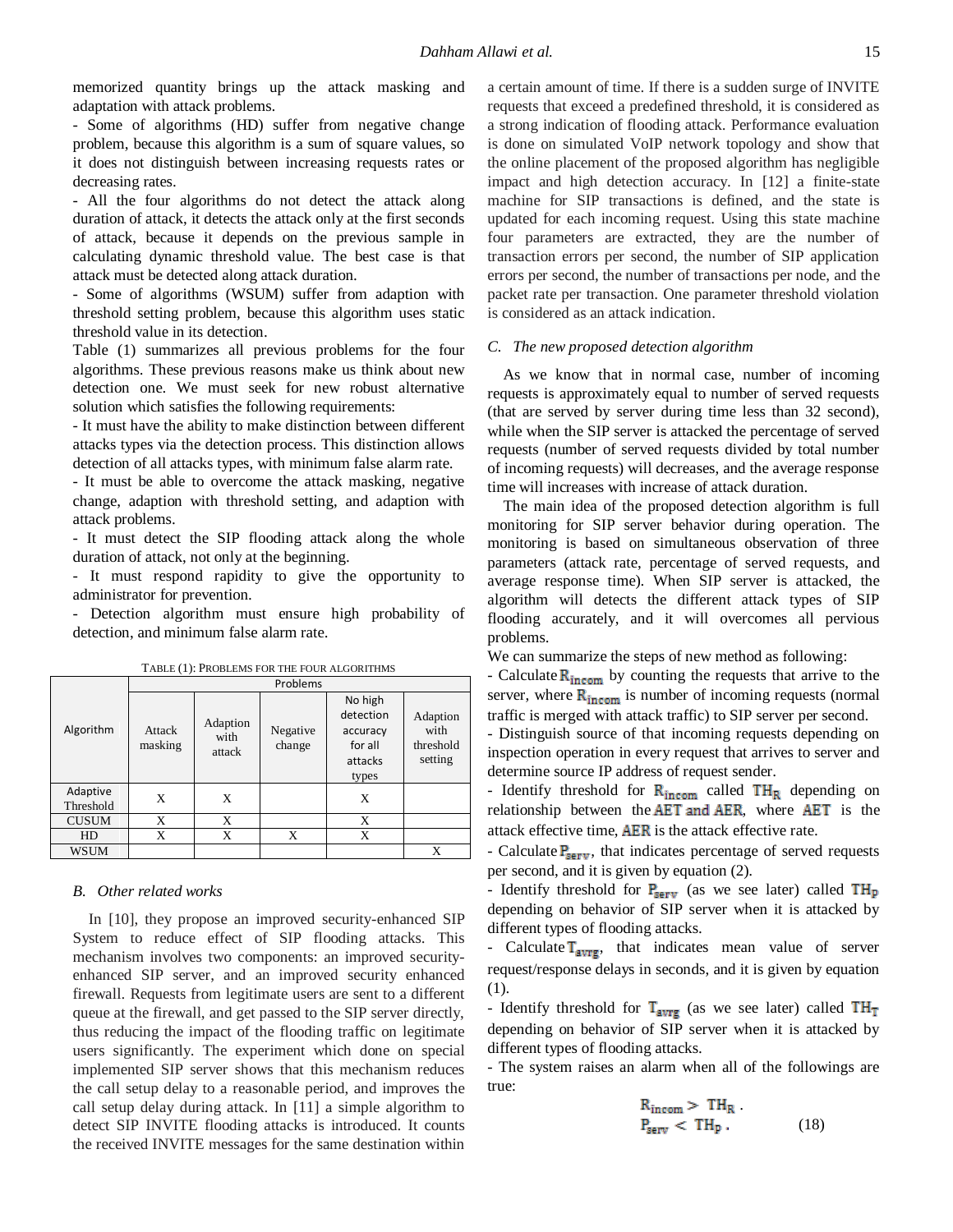$$
T_{\text{avrg}} > TH_T.
$$

We show later that the new algorithm can detect all different SIP flooding attack types, as it solves all problems that are found in other algorithms, analyzed in section 2.

# *D. Inferring thresholds values of attack parameters*

To estimate thresholds values, a statistical program is written with C# language. This program is installed on server to perform:

- Counting the incoming requests to 3CX SIP server, and identifying their sources, then sorting them depending on SIP method name.

- Counting the out coming responses from 3CX SIP server and calculating response delay time for each response, and calculating average of response delay time by equation (1)

- Identifying the served requests, failed requests, and lost requests every second.

- Calculating percentage of served requests  $P_{\text{serv}}$  using equation (2), percentage of failed requests  $P_{\text{fid}}$  every second using equation (4).

- launching alarm when SIP flooding attack is detected (if inequalities (18) are satisfied).

## *Evaluating thresholds values:*

Our new algorithm calculates the incoming requests rate every second. According to behavior of 3CX Server shown in section 2, we can set value of incoming requests rate threshold equal to Safe Attack Effective Rate (SAER) for all different SIP flooding attack types, in other meaning we can say:  $TH_R = 350$  req/sec

Now we make interpolation and curve fitting for the relation between incoming requests rate and percentage of served requests within predefined space depending on experimental results that we obtained it by using C# previous program, as shown in Figure 8.

Then, we define dynamic threshold for percentage of served requests  $TH<sub>p</sub>$ , this dynamic threshold is related to incoming requests rate every second given by the following equation:

$$
TH_p = a * R_{\text{incom}}^3 + b * R_{\text{incom}}^2 + c * R_{\text{incom}} + d \quad (19)
$$

Where:

a, b, c, and d are constant values, as shown Figure 8.



Fig. 8. Relationship between percentage of served requests and attack rate

In the same way, we can formulate approximately relationship between incoming requests rate and average of response delay within predefined rang of attack rates depending on experimental results that we obtained it by using C# previous program, as shown in figure (9).

Then, we define dynamic threshold for average of response delay. This is related to incoming requests rate by the following equation:

$$
TH_T = e * R_{\text{incom}}^3 + f * R_{\text{incom}}^2 + g * R_{\text{incom}} + h \quad (20)
$$

Where:

 $e, f, g$ , and h are constant values, as shown in figure (9).

To avoid false alarm problem, we define safety factor (SF) as multiplication factor for this threshold. Effectiveness of safety factor (SF) appears in maximum load cases on the 3CX server where the average response time is relatively high (more than the average response time in normal cases). Thus safety factor increases the threshold value to reasonable value (sometimes up to double), this value increases response rapidity but it increases detection accuracy, and then the previous equation becomes:

$$
TH_T = SF * (e * R_{\text{incom}}^3 + f * R_{\text{incom}}^2 + g * R_{\text{incom}} + h)(21)
$$

Where:

 $SF:$  safety factor,  $1 < SF < 2$ .



Fig. 9. Relationship between attack rate and average of response delay

# *E. Applying the new proposed algorithm to detect SIP flooding attacks*

Now, using our test bed, we wish to apply our new proposed detection algorithm against different types of SIP flooding attacks. These attacks have different rates.

The algorithm calculates incoming requests rate, average of response delay, and percentage of served requests, after that, it calculates the three thresholds as described in the two previous subsections respectively. If the values of the compared three features with the three thresholds values are satisfied simultaneously, the algorithm will launch an alarm as indication of flooding attack.

For graph presentation for attack detection, we define new factor, it is called detection level. This factor takes one of four values (0, 100, 200, 300) according to the satisfied thresholds in inequalities (18). For example, if one of thresholds is satisfied, detection level will be equal to 100, if two 200 and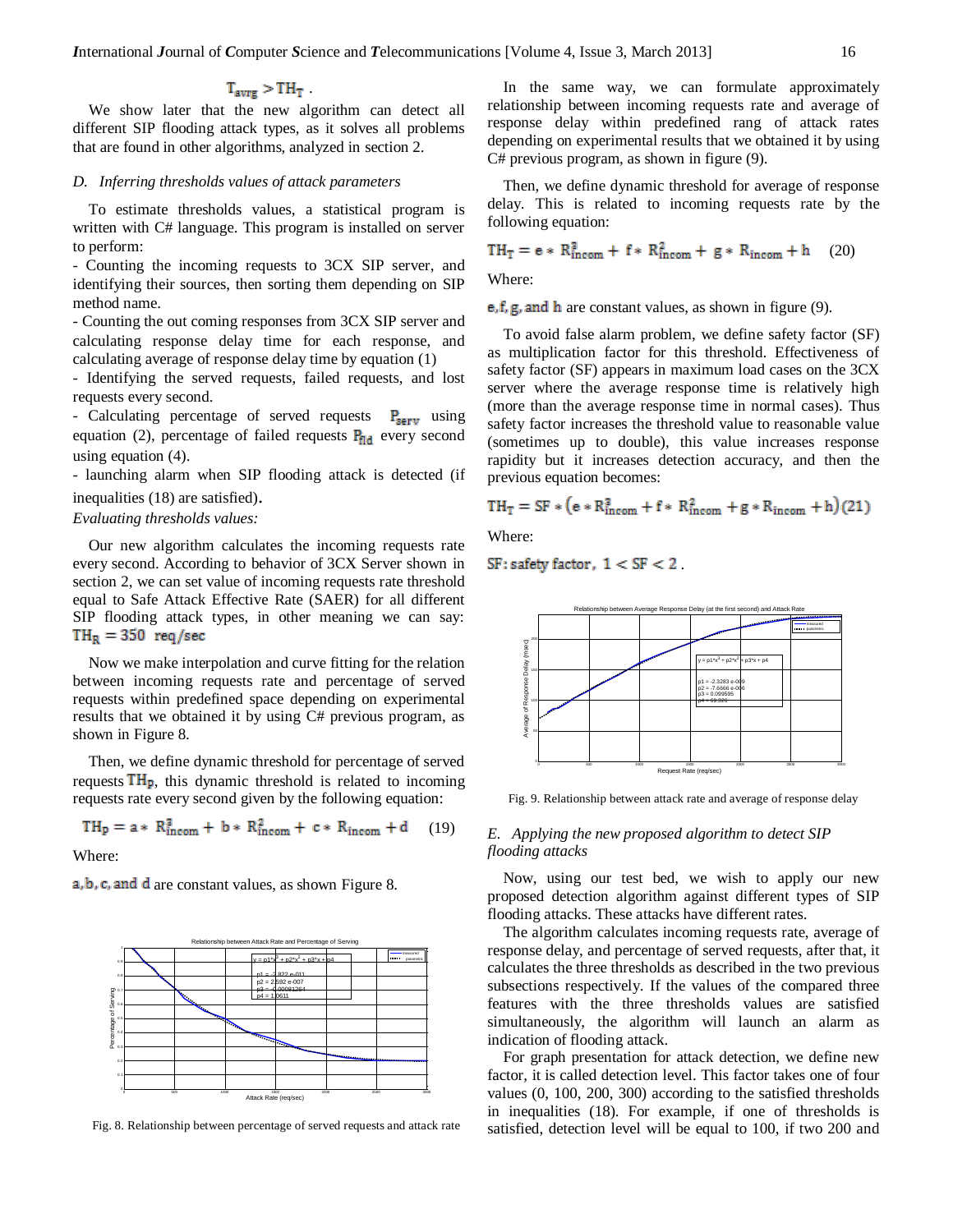thus. Our new proposed algorithm detects flooding attack when the three thresholds are satisfied, in other meaning, the detection level is equal to 300.

We apply our new proposed algorithm to the same dataset which was used previously with the other four detection algorithms. Figure 10 shows attack detection by the proposed algorithm, where (a) shows the simulated dataset (the continual line) and threshold values of attack rate (the pointed line), (b) shows the average of response delay along the time (the continual line) and its threshold values (the pointed line), (c) shows percentage of served requests along the time (the continual line) and its threshold values (the pointed line), while (d) shows detection level (the continual line) and alarms of attack detection by our new algorithm.



(a): Attack rates and its threshold value



(b): Average of response delay and its threshold value



(c): Percentage of served requests and its threshold value



(d): Detection alarms

Fig. 10. SIP flooding attack detection using our proposed algorithm

# *F. How new proposed algorithm overcomes the other algorithms problems*

## *1. Attack masking problem:*

Our proposed algorithm is considered hybrid (misuse and anomaly detection algorithm), depending on a previous knowledge about attacks signature, it seeks for attacks signature in the incoming requests, average of response delays, and percentage of served requests every second, and then it defines three dynamic thresholds to detect intrusions. No prediction about normal behavior is done, and inspection which is done on the current requests is not related to the previous ones. These features eliminate the chance for attack masking or adaptation with attack problems. Figure 11 and Figure 12 ensure that our proposed algorithm is not affected by these two problems. Figure 11 shows how our proposed algorithm solved attack masking problem, where it detects both attack mask and next attack because our proposed algorithm monitors the full behavior of SIP server (it monitors three main parameters). Where the continuous line demonstrates simulated dataset of attack masking problem, and the pointed line demonstrates the final threshold (all the three thresholds are true), while the dashed line demonstrates when the system will launch alarm as signaling existing intrusion.



Fig. 11. Attack masking problem and our proposed algorithm

#### *2. Adaption with attack problem:*

Figure 12 shows how our proposed algorithm also solved adaption with attack problem, where it detects the attack with good accuracy within short time, the reason is that our proposed algorithm monitors the full behavior of SIP server. Where the continuous line shows simulated dataset of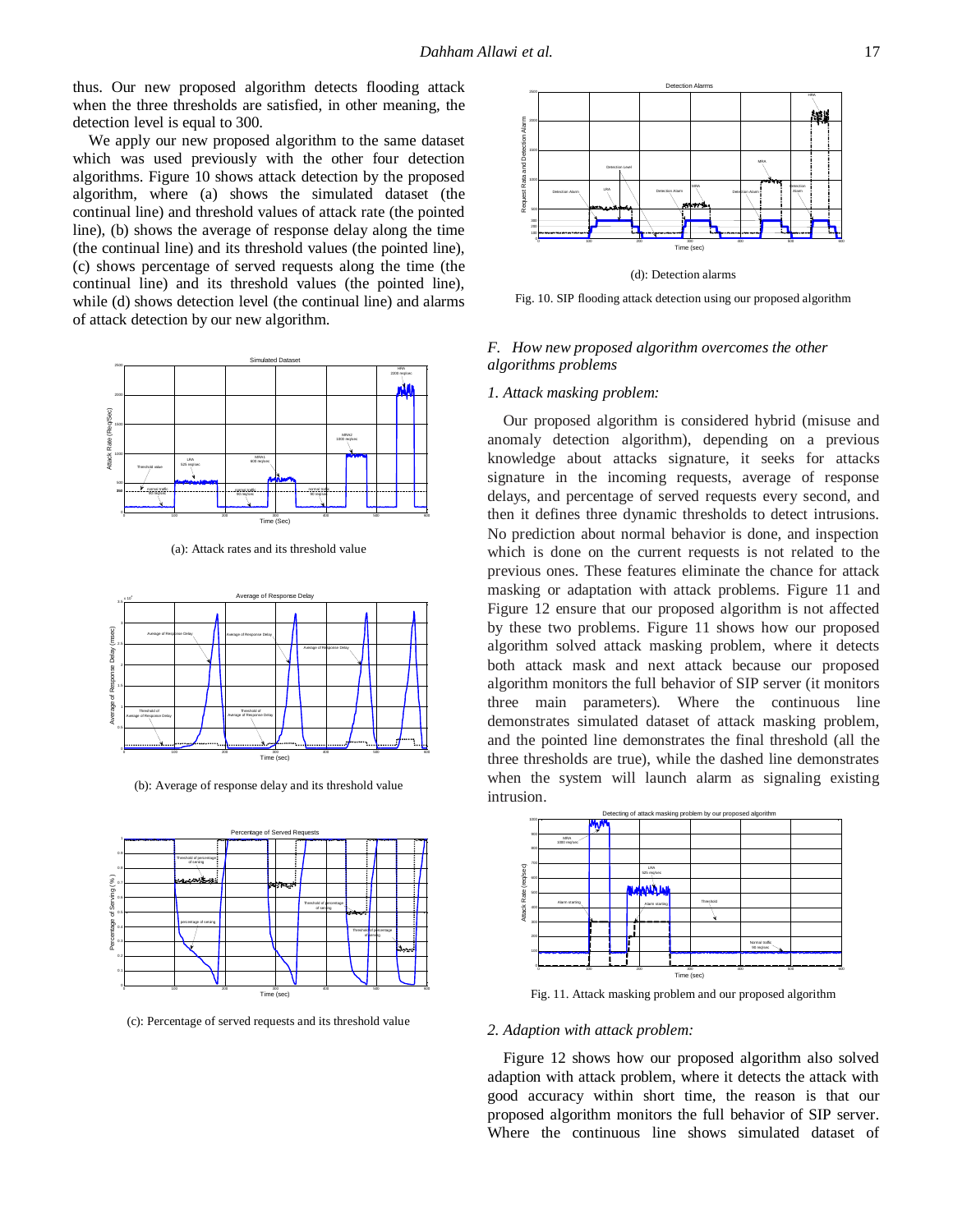adaption with attack problem, and the pointed line demonstrates the detection level (all three thresholds are true), while the dashed line demonstrates when the system will launch alarm signaling intrusion.



Fig. 12. Adaption with attack problem and our proposed algorithm

#### *3. Negative change problem:*

Our proposed algorithm processes the current requests only every second, for this reason, it does not suffer negative change problem. Figure 13 shows how our proposed algorithm does not suffer from negative change problem and it does not detect any intrusion. Where the continuous line demonstrates simulated dataset of negative change problem, and the pointed line demonstrates the final threshold (all the three thresholds are true), while the dashed line demonstrates when the system will launch alarm as signaling existing intrusion.



Fig. 13. Negative change problem and our proposed algorithm

#### *4. Adaption with threshold setting problem:*

Our proposed algorithm processes three parameters simultaneously, and it sets two dynamic thresholds every second. These two reasons make our proposed algorithm does not suffer adaption with threshold setting problem, as shown in Figure 14.



Fig. 14. Adaption with threshold setting problem and our proposed algorithm

Our proposed algorithm processes the samples every second, and values of dynamic thresholds depend only on requests rate. For these two reasons, our proposed algorithm can detect the SIP flooding attack along attack duration, and it has no false alarm.

# IV. IDSS PERFORMANCE CRITERIA AND THE NEW ALGORITHM EVALUATION

Before comparing our proposed algorithm with other detection algorithms, we recall the IDS performance criteria. The active IDS must accurately detect all attacks types with the lowest false alarms rate and rapid response. IDSs may fail to detect intrusions, or sound the alarm when no intrusion has occurred. The following parameters are usually used as industry standards to measure how good the developed IDS is. These parameters are [13]:

- *Correct alarm*: an intrusion has occurred and the IDS has generated an alarm.

- *Correct rejection*: no intrusion has occurred and the IDS has not generated an alarm.

- *False alarm*: no intrusion has occurred and the IDS has generated an alarm.

- *False rejection*: an intrusion has occurred and the IDS has not generated an alarm.

Related to these four cases, the detection completeness, detection accuracy and response rapidity are introduced as three main IDS parameters, these parameters are used to evaluate the IDS performance [13]:

The accuracy: this represents the number of correct alarms divided by the number of correct alarms plus false alarms.

$$
Accuracy = \frac{c_A}{CA + FA}
$$
 (22)

Where:

: Number of correct alarm and false alarm respectively.

The completeness: this represents the number of correct alarms divided by the number of correct alarms plus false rejections. The more complete IDS is the fewer the intrusions that remain undetected.

$$
Completeness = \frac{CA}{CA + FR}
$$
 (23)

Where:

**FR**: Number of false rejection.

In the ideal case, an IDS would be 100% complete (it detects all intrusions) and 100% accurate (it produces no false alarms).

Response rapidity: is the needed time to detect flooding attack. When this time is small, IDS has enough opportunity to prevent this attack, where most of resources for SIP server are still available. But when detection time is large, the SIP server will have smaller time to take action, and prevention countermeasures in this case will be useless.

Using the IDSs evaluation parameters introduced in previous subsection, we will evaluate our proposed algorithm performance. The evaluation process is done using several simulated datasets. Each dataset represents the SIP requests